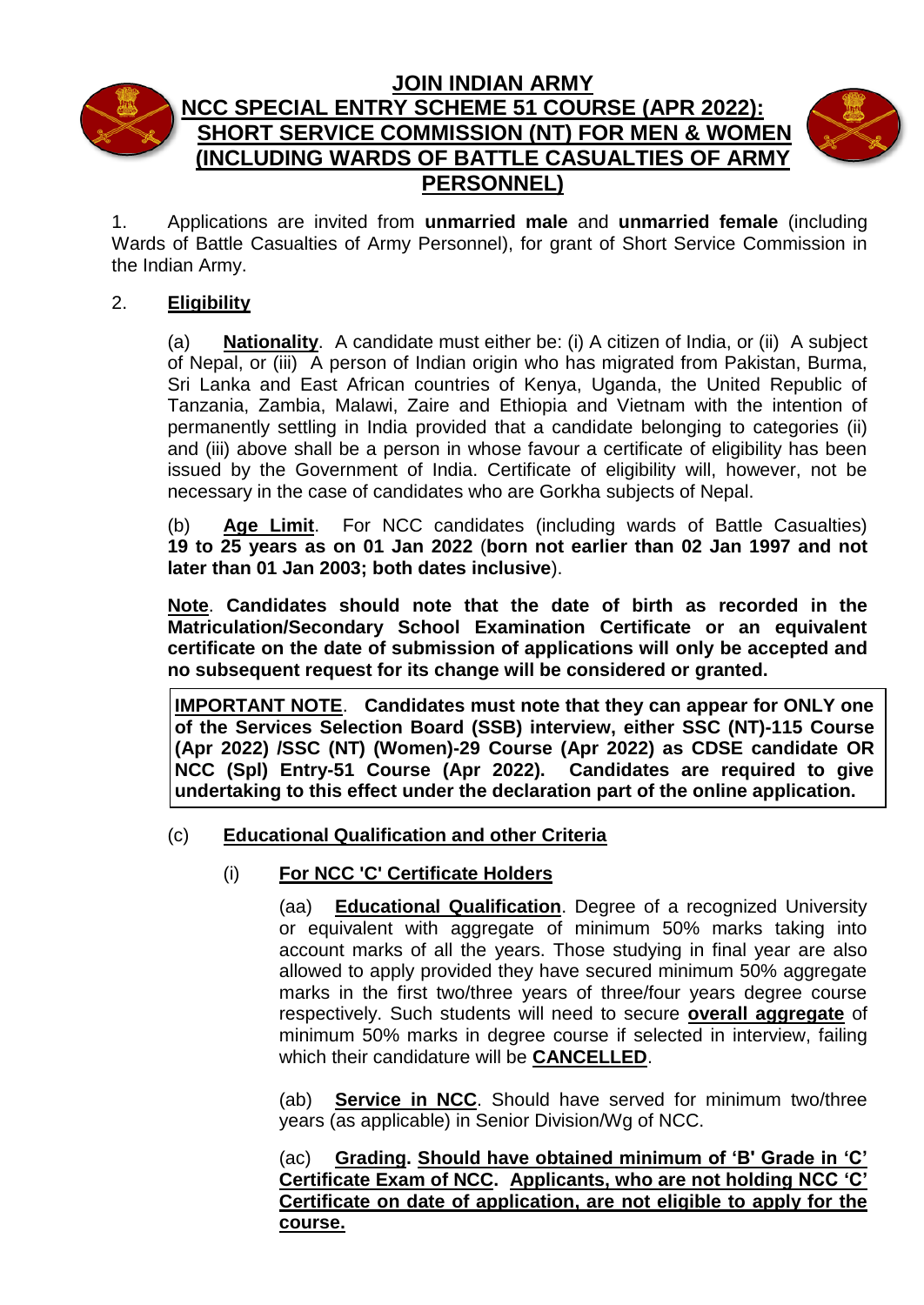**Note 1**. **For the Qualified Graduate Candidates of the Degree Course.** Candidates who have passed the graduation degree course must produce the provisional/degree certificate by **1 st Apr 2022** to the Directorate General of Recruiting, failing which their candidature will be cancelled.

**Note 2**. **For the Candidates Studying in the Final Year of Degree Course.** The candidates studying in the final year of graduation, if not already in possession of provisional /degree certificate must submit the proof of passing the graduation degree Exam alongwith marksheet of all the semesters by **1 st Apr 2022** to the Directorate General of Recruiting, failing which their candidature will be cancelled. Those who are not able to produce the degree certificate/provisional degree certificate by the specified date will be inducted on **Additional Bond Basis** only on submission of proof of passing graduation degree exam alongwith marksheet of all semesters to the Directorate General of Recruiting by the above specified date.

### **Note 3. ALL FINAL YEAR APPEARING CANDIDATES WHOSE FINAL YEAR/FINAL SEMESTER EXAM WILL BE SCHEDULED AFTER 01 APR 2022 ARE NOT ELIGIBLE TO APPLY FOR THIS COURSE.**

**Note 3.** Candidates, who have yet to pass their graduation degree examination will be eligible only if they are studying in the final year of degree examination. Those candidates who have yet to qualify in the final year Degree Examination and are allowed to appear for SSB, should note that this is only a special concession given to them. They are required to submit proof of passing Graduation Degree Examination alongwith all marksheets of Graduation Degree Examination by the above prescribed date and no request for extending this date will be entertained on the grounds of late conduct of basic qualifying University Examination, delay in declaration of results or any other grounds whatsoever.

## (ii) **For Wards of Battle Casualties of Army Personnel**

(aa) **Eligibility Criteria**. The vacancies under wards of battle casualties are available to wards (unmarried sons and unmarried daughters including legally adopted) of Battle casualties specified as:-

- (aaa) Killed in action.
- (aab) Died of wound or injuries (Other than self-inflicted).
- (aac) Wounded or Injured (Other than self-inflicted).
- (aad) Missing.

(ab) **Educational Qualification**. Degree of a recognized University or equivalent with aggregate of minimum 50% marks taking into account marks of all the years.

(ac) NCC 'C' certificate **NOT** required for Wards of Battle Casualties.

### (ad) **Details of Documents to be provided in the Application Form**

(aaa) The '**Battle Casualty'** certificate No. issued by Manpower (Policy & Planning) Directorate (MP Dte) certifying that the parent has been killed/wounded/reported missing in action.

**Note:-** Battle casualties certificate issued by respective Record Offices is valid for casualties prior to Sep 2013. For casualties since Sep 2013, battle casualties certificate should have been issued by AG(MP-5(D).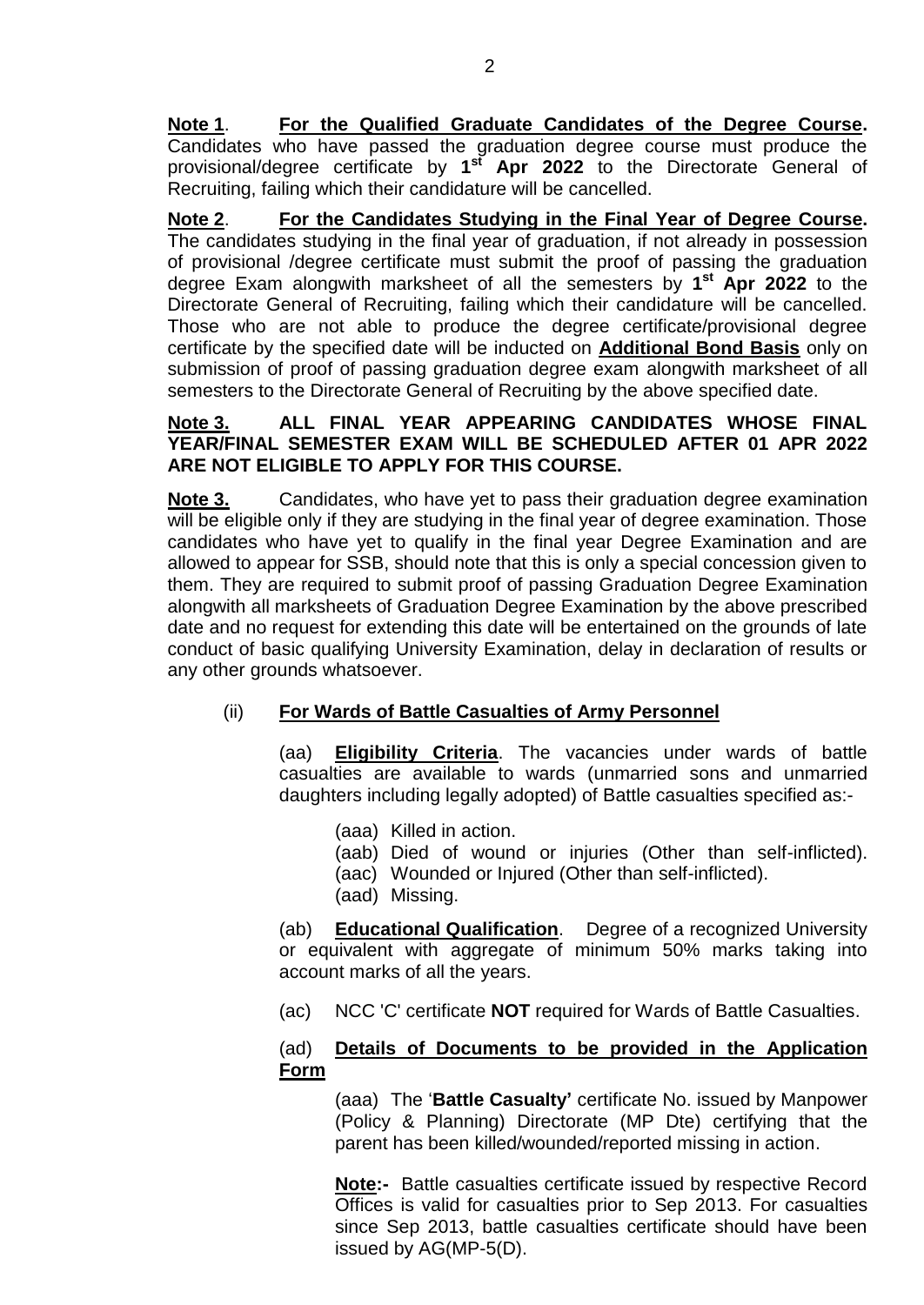### (aac) **Relationship Certificate No. issued by MP 5 & 6 / Respective Regimental Records**.

**Note.** Applications will be submitted online by wards of battle casualties with details of documents mentioned as at Para 9 (b) below. However, they will carry all documents at the time of SSB interview in original. Incomplete documents will be summarily rejected by the Selection Centre and No representation in this regard will be entertained or replied.

### 3. **Vacancies**

(a) **NCC Men**. **50** (**45** for General Category and **05** for Wards of Battle Casualties of Army personnel only).

(b) **NCC Women**. **05** (**04** for General Category and 01 for Wards of Battle Casualties of Army personnel only).

### 4. **Terms and Conditions of Service**

(a) **Tenure of Engagement**. Short Service Commission will be granted to Male and Female in the regular Army for 14 years i.e. for an initial period of 10 years extendable by a further period of 04 years. **Male & Female** officers who are willing to continue to serve in the Army after the expiry of period of ten years of Short Service Commission may, if eligible and suitable in all respects, be considered for the grant of Permanent Commission (PC) in the 10th year of their Short Service Commission in accordance with the relevant **policies as issued from time to time**. Those SSC officers (**Male & Female**) who are not selected for grant of PC but are otherwise considered fit and suitable, will be given options to continue as SSCOs for a total period of 14 years (including the initial tenure of 10 years) on expiry of which they will be released from the Army

(b) **Period of Probation**.An officer will be on probation for a period of 6 months from the date he/she receives his/her commission. If he/she is reported on within the probationary period as unsuitable to retain his/her commission, his/her services may be terminated any time whether before or after the expiry of the probationary period.

(c) **Ante Date Seniority**. No ante date seniority will be granted.

(d) **Termination of Commission**.An officer granted Short Service Commission will be liable to serve for ten years but his/her Commission may be terminated at any time by the Government of India for:-

- (i) Misconduct or if his/her services are found to be unsatisfactory, or
- (ii) On account of medical unfitness, or
- (iii) If his/her services are no longer required, or
- (iv) If he/she fails to qualify in any prescribed test or course.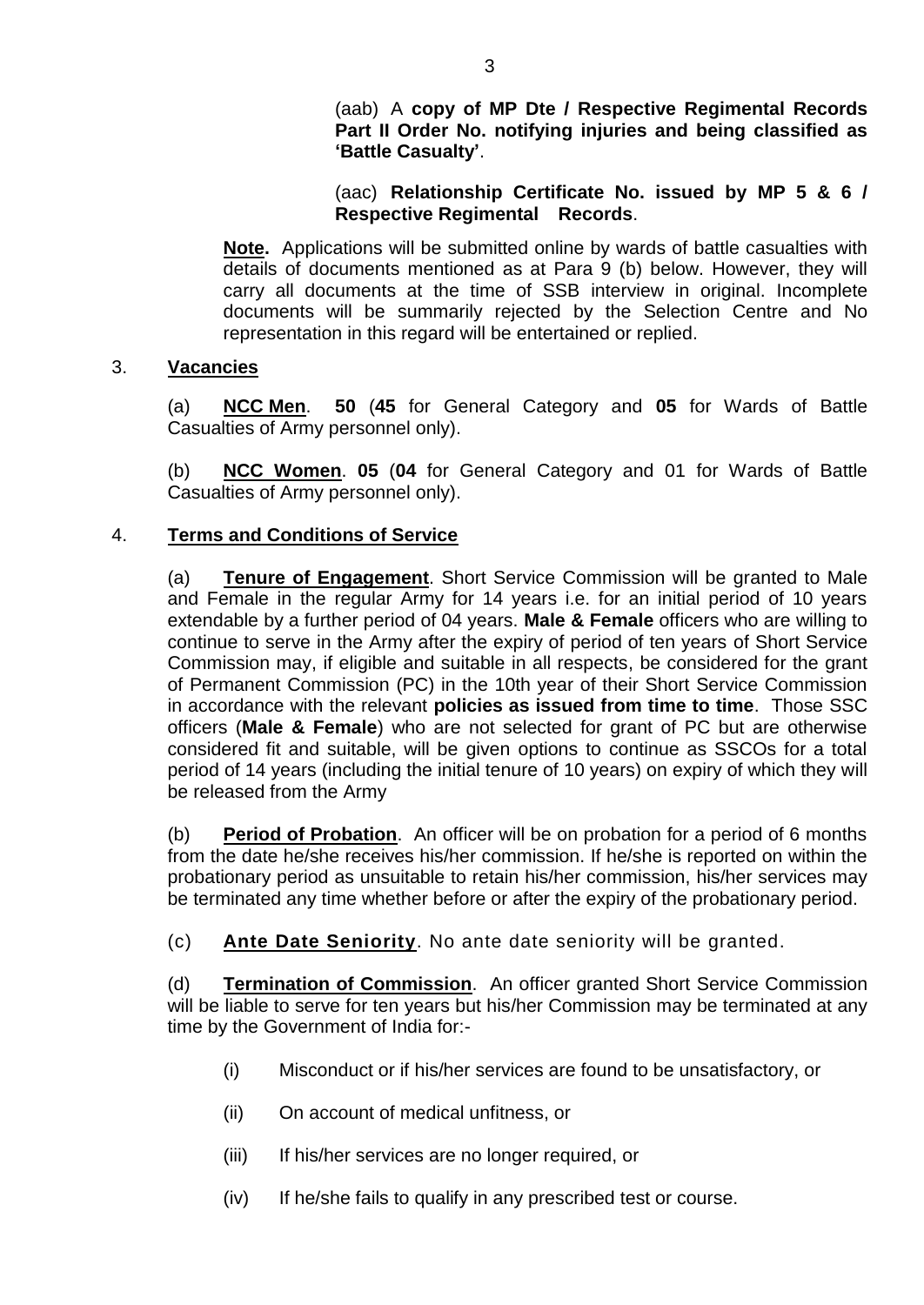(v) An officer may on giving 03 months notice be permitted to resign his/her commission on compassionate grounds of which the Government of India will be the sole judge. An officer who is permitted to resign his/her commission on compassionate grounds will not be eligible for terminal gratuity.

(e) **Reserve Liability**.Short Service Commission Officers on release before or expiry of contractual length of service will carry reserve liability to serve the Army for five years plus two years on voluntary basis or up to the age of 37 years for women and 40 years for men whichever is earlier.

## 5. **Training**. **Duration of training is 49 weeks at OTA, Chennai**.

(a) Selected candidates will be detailed for Pre-Commission training at OTA, Chennai according to their position in the final order of merit, up to the number of available vacancies, subject to meeting all eligibility criteria.

(b) Candidates will neither be allowed to marry during the period of training nor will he/she be allowed to live with parents/Guardians. Candidates must not marry until they complete the full training at the Officers Training Academy. A candidate, who marries subsequent to the date of his/her application, though successful at the Services Selection Board interview or medical examination, will not be inducted for training. A candidate if he/she marries, while under training, shall be discharged and will be liable to refund all expenditure incurred on him/her by the government. It is also applicable to the wards of Battle Casualties of Army Personnel.

(c) All candidates who successfully complete Pre-Commission training at Officers Training Academy, Chennai will be awarded **'Post Graduate Diploma in Defence Management and Strategic Studies'** by University of Madras.

(d) **Cost of Training**. The entire cost of training at OTA is at Government expense. In case the cadet is withdrawn from training academy due to reasons other than medical ground or the reasons not beyond his/her control, he/she will be liable to refund cost of training **@ ₹ 12,908/- per week till 30 Jun 2021, thereafter a yearly escalation of 8% p.a. will be calculated on the Per Capita Cost of Training for each ensuing year** (or as notified from time to time) apart from allied charges as fixed by the government from time to time, for the period of his/her stay at OTA, Chennai.

6. The final allocation of Arms/Services will be made prior to passing out of gentleman cadets/Lady cadets from OTA.

## 7. **Promotion Criteria and Salary Structure**

## (a) **Promotion Criteria**

| Rank         | <b>Promotion Criteria</b> |
|--------------|---------------------------|
| Lieutenant   | On commission             |
| Captain      | On completion of 2 years  |
| Major        | On completion of 6 years  |
| Lt Colonel   | On completion of 13 years |
| Colonel (TS) | On completion on 26 years |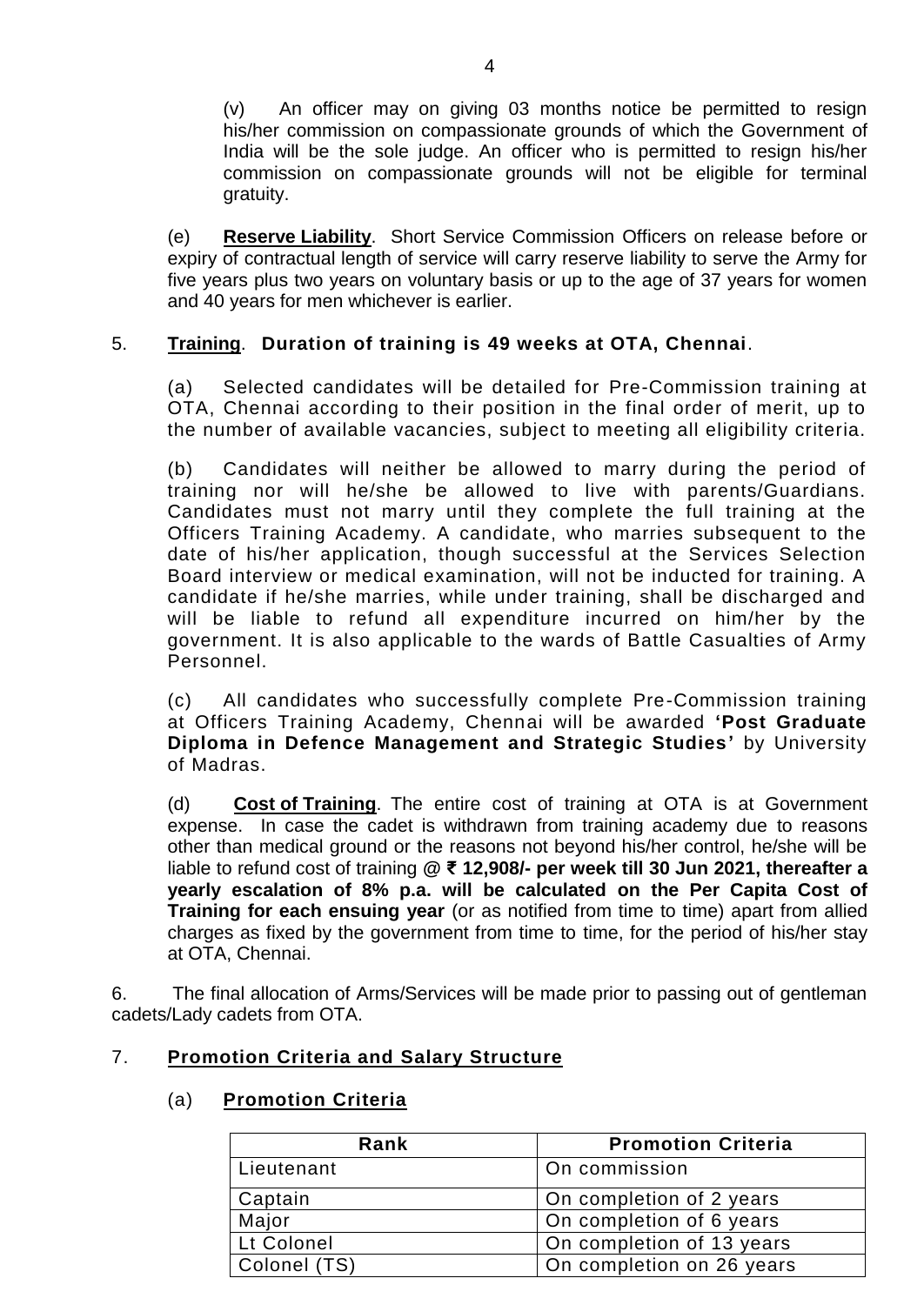| Rank                                       | <b>Promotion Criteria</b>        |
|--------------------------------------------|----------------------------------|
| Colonel                                    |                                  |
| <b>Brigadier</b>                           |                                  |
| <b>Major General</b>                       |                                  |
| Lt General/HAG Scale                       | On selection basis subject to    |
| HAG + Scale                                | fulfillment of requisite service |
| (*Admissible to 1/3 <sup>rd</sup> of total | conditions                       |
| strength of Lt General)                    |                                  |
| VCOAS/Army Cdr / Lt Gen                    |                                  |
| (NFSG)                                     |                                  |
| COAS                                       |                                  |

#### (b) **Pay**

| <b>Rank</b>                                         | Level      | (Pay in ₹)          |
|-----------------------------------------------------|------------|---------------------|
| Lieutenant                                          | Level 10   | 56,100 - 1,77,500   |
| Captain                                             | Level 10 B | 61,300 - 1,93,900   |
| Major                                               | Level 11   | 69,400 - 2,07,200   |
| <b>Lieutenant Colonel</b>                           | Level 12A  | 1,21,200 - 2,12,400 |
| Colonel                                             | Level 13   | 1,30,600 - 2,15,900 |
| <b>Brigadier</b>                                    | Level 13A  | 1,39,600 - 2,17,600 |
| <b>Major General</b>                                | Level 14   | 1,44,200 - 2,18,200 |
| <b>Lieutenant General HAG Scale</b>                 | Level 15   | 1,82,200 - 2,24,100 |
| Lt Gen HAG+Scale                                    | Level 16   | 2,05,400 - 2,24,400 |
| <b>VCOAS/Army Cdr/ Lieutenant</b><br>General (NFSG) | Level 17   | 2,25,000/-(fixed)   |
| <b>COAS</b>                                         | Level 18   | 2,50,000/-(fixed)   |

(c) **Military Service Pay (MSP)**. MSP to the officers from the rank of Lt to Brig ₹ 15,500/- p.m. fixed.

### (d) **Fixed Stipend for Cadet Training**

| Stipend to Gentlemen or Lady Cadets during the entire   ₹56,100/-p.m.* |  |  |  |  |
|------------------------------------------------------------------------|--|--|--|--|
| duration of training in Service academies i.e. during                  |  |  |  |  |
| training period at OTA.                                                |  |  |  |  |

\* On successful commissioning, the pay in the Pay Matrix of the Officer Commissioned shall be fixed in first Cell of Level 10 and the period of training shall not be treated as commissioned service and arrears on account of admissible allowances, as applicable, for the training period shall be paid to cadets.

### (e) **Qualification Grant**

(i) **Qualification Grant**. Abolished as a separate allowance. Eligible employees to be governed by newly proposed Higher Qualification Incentive (HQI). Order for HQI is yet to be issued by MoD.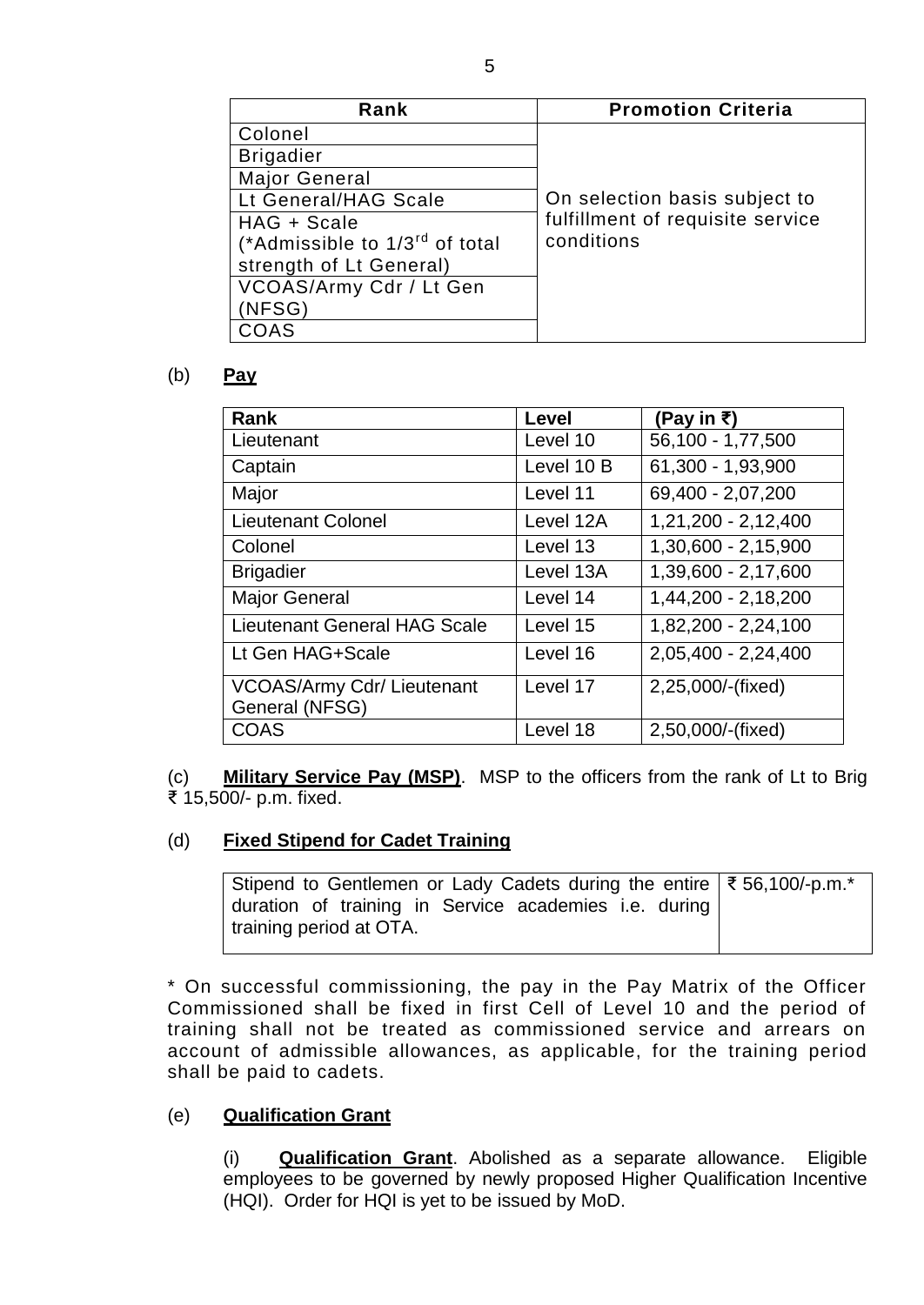(ii) **Flying Allowance**. The Army Aviators (Pilots) serving in the Army Aviation Corps are entitled to flying allowances as under:-

| l Lieutenant | l Level |  | and $\sqrt{\xi}$ 25,000/- p.m. fixed (R1H1 |
|--------------|---------|--|--------------------------------------------|
| and above    | above   |  | of Risk and Hardship Matrix)               |

#### (f) **Other Allowances**

| <b>Dearness Allowance</b>        | Admissible at the same rates and under the<br>same conditions as are applicable to the<br>civilian personnel from time to time |
|----------------------------------|--------------------------------------------------------------------------------------------------------------------------------|
| Para Allce                       | ₹ 10500/-pm                                                                                                                    |
| Para Reserve Allce               | ₹ 2625/-pm                                                                                                                     |
| Para Jump Instructor Allce       | ₹ 10500/-pm                                                                                                                    |
| <b>Project Allce</b>             | ₹ 3400/-pm                                                                                                                     |
| <b>Special Forces Allce</b>      | ₹ 25000/-pm                                                                                                                    |
| <b>Technical Allce (Tier-I)</b>  | ₹ 3000/-pm                                                                                                                     |
| <b>Technical Allce (Tier-II)</b> | ₹4500/-pm                                                                                                                      |

(g) Depending upon rank and area of posting, officers posted to Field Areas will be eligible for the following Field Area allowances :-

| <b>Rank</b>               | Level                    | <b>HAFA</b><br>(Per month)                 | <b>Fd Area</b><br><b>Allowance</b><br>(Per month) | Mod Fd<br><b>Area Allowance</b><br>(Per month) |
|---------------------------|--------------------------|--------------------------------------------|---------------------------------------------------|------------------------------------------------|
| Lieutenant  <br>and above | Level 10<br>and<br>above | ₹ 16900/-<br>R <sub>1</sub> H <sub>2</sub> | ₹ 10500/-<br>R2H2                                 | ₹ 6300/-<br>60% of R2H2                        |

#### (h) **High Altitude Allowance**

| Rank      | Level                     | CAT-I                         | <b>CAT-II</b><br>$ (Per month) $ (Per month) | <b>CAT-III</b><br>(Per month) |
|-----------|---------------------------|-------------------------------|----------------------------------------------|-------------------------------|
|           | Lieutenant   Level 10 and | ₹ 3400/-                      | ₹ 5300/-                                     | ₹ 25000/-                     |
| and above | above                     | R <sub>3</sub> H <sub>2</sub> | R <sub>3</sub> H <sub>1</sub>                | R <sub>1</sub> H <sub>1</sub> |

(j) **Siachen Allowance**. Siachen Allowance will be ₹ 42,500/- per month.

(k) **Uniform Allowance**. Subsumed into the newly proposed Dress Allowance i.e. ₹ 20,000/- per year.

- (l) **Ration in Kind**. In Peace and Field Areas.
- (m) **Transport Allowance (TPTA)**

| <b>Pay Level</b> | <b>Higher TPTA Cities</b><br>(Per month) | <b>Other Places</b><br>(Per month) |
|------------------|------------------------------------------|------------------------------------|
| 10 and above     | ₹7200+DA thereon                         | ₹ 3600+DA thereon                  |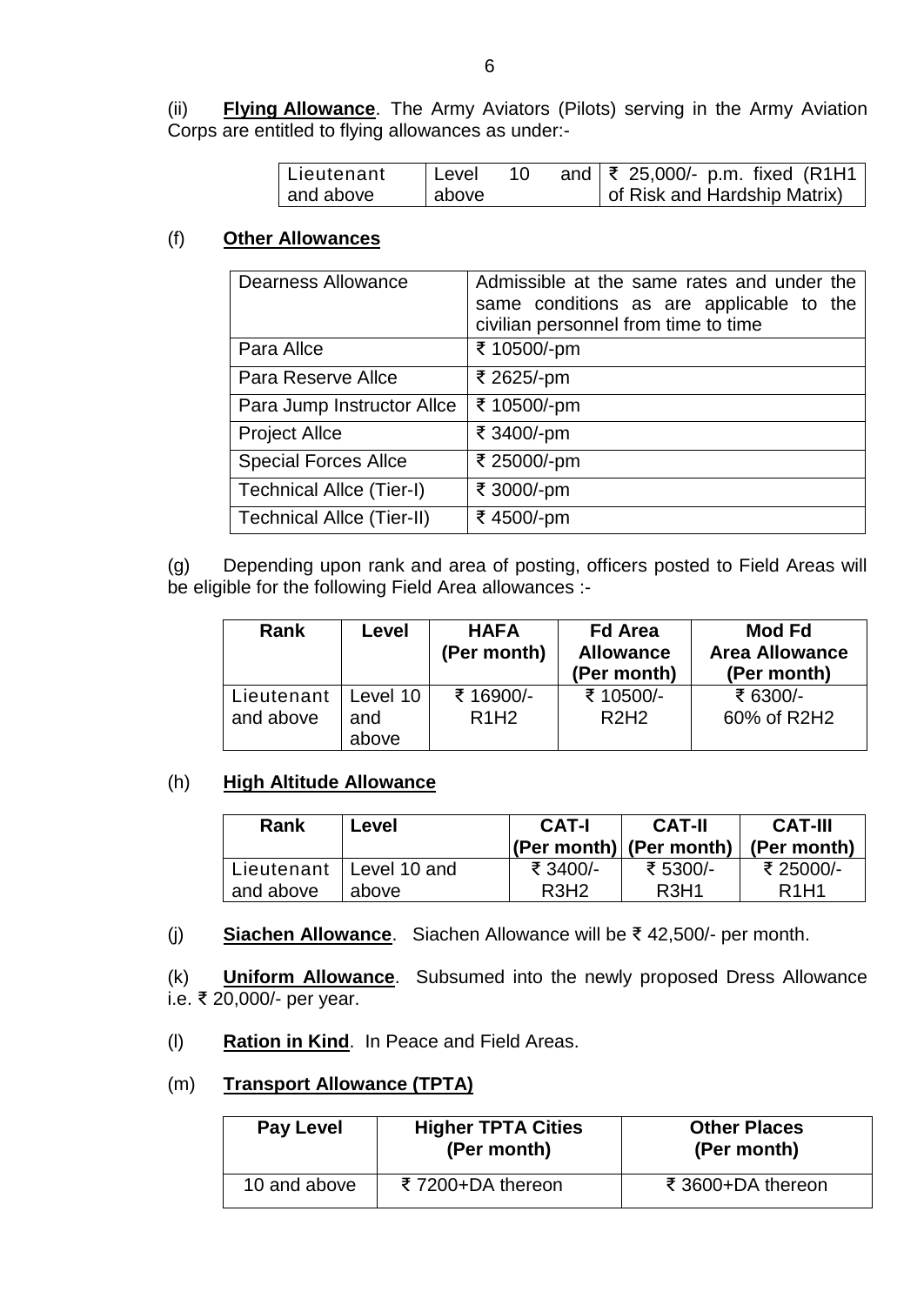## **Note**

(i) Higher TPTA Cities (UA). Hyderabad, Patna, Delhi, Ahmadabad, Surat, Bengaluru, Kochi, Kozhikode, Indore, Greater Mumbai, Nagpur, Pune, Jaipur, Chennai, Coimbatore, Ghaziabad, Kanpur, Lucknow, Kolkata.

(ii) The allowance shall not be admissible to those service personnel who have been provided with the facility of Government transport.

(iii) Officers in Pay Level 14 and above, who are entitled to use official car, will have the option to avail official car facility or to draw the TPTA at the rate of ₹ 15,750+DA thereon.

(iv) The allowance will not be admissible for the calendar month(s) wholly covered by leave.

(v) Physically disabled service personnel will continue to be paid at double rate, subject to a minimum of ₹ 2,250+ DA p.m

(n) **Children Education Allowance (CEA)**. **₹ 2250/- per month** per child for two eldest surviving only. CEA is admissible from Nursery to 12<sup>th</sup> Class.

(i) Reimbursement should be done just once a year, after completion of the financial year (which for most schools coincides with the Academic year).

(ii) Certificate from the head of institution where the ward of government employee studies should be sufficient for this purpose. The certificate should confirm that the child studied in the school during the previous academic year.

(iii) In the case of allowances specific to Defence Forces, the rates of these allowances would be enhanced by 25% automatically each time the Dearness Allowance payable on the revised pay band goes up by 50% (GoI letter No. A-27012/02/2017-Estt.(AL) dated 16 Aug 2017).

(o) **Hostel Subsidy**. **₹ 6750/- per month** per child for two eldest surviving only. Hostel Subsidy is admissible from Nursery to  $12<sup>th</sup>$  Class.

(p) Please note that pay & allowances and rules/provisions thereof are subject to revision from time to time.

8. **Army Group Insurance Fund (AGIF)**. The Gentlemen/Lady Cadets when in receipt of stipend are insured for ₹ 75 lakh as applicable to officers of the regular Army. **For those who are invalidated out by IMB on account of disability and not entitled to any pension will be provided ₹ 25 lakhs for 100 percent disability. This will be proportionately reduced to ₹ 5 lakhs for 20 percent disability**. However, for less than 20 percent disability, an Ex-Gratia Grant of ₹ 50,000/- only will be paid. Disability due to alcoholism, drug addiction and due to the diseases of pre-enrolment origin will not qualify for disability benefit and Ex-Gratia Grant. In addition, Gentleman/Lady Cadets withdrawn on disciplinary grounds, expelled as undesirable or leaving the Academy voluntarily will not be eligible for disability benefits and Ex-Gratia. Subscription at the rate of ₹ 5,000/- will have to be paid in advance on monthly basis by Gentlemen/Lady Cadets to become member under the main AGI Scheme as applicable to regular Army Officers. The subscription for the relegated period would also be recovered at the same rate.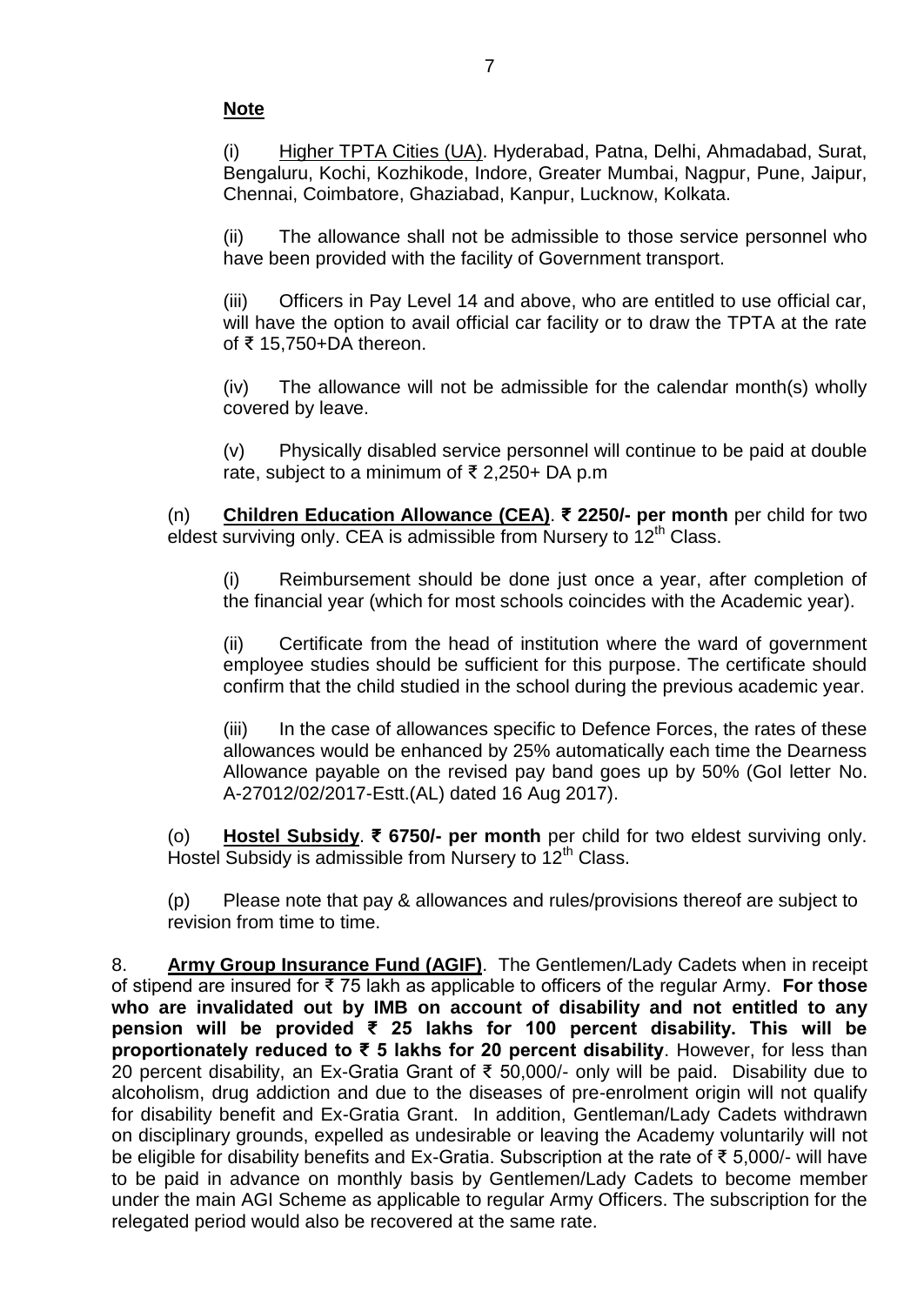#### 9. **How to Apply**

(a) Applications will only be accepted online on website **www.joinindianarmy.nic.in**. Click on **'Officer Entry Appln/Login'** and then click **'Registration'** (Registrations not required, if already registered on **[www.joinindianarmy.nic.in](http://www.joinindianarmy.nic.in/)**). Fill the online registration form after reading the instructions carefully. After getting registered, click on **'Apply Online'** under Dashboard. A page 'Officers Selection - **'Eligibility'** will open. Then click **'Apply'** shown against Short Service Commission NCC Special Entry Course. A page **'Application Form'** will open. Read the instructions carefully and click **'Continue'** to fill details as required under various segments. Personal information, Communication details, Education details and details of previous SSB. **'Save & Continue'** each time before you go to the next segment. After filling details on the last segment, you will move to a page **'Summary of your information'** wherein you can check and edit the entries already made. Only after ascertaining the correctness of all your details, click on **'Submit'**. Candidates must click on **'Submit'** each time they open the application for editing any details. The candidates are required to take out two copies of their application having Roll Number, 30 minutes after final closure of online application on last day.

**CANDIDATES ARE ADVISED TO READ THE NOTIFICATION CAREFULLY AND THEN FILL UP ONLINE APPLICATION FORM TO AVOID MISTAKES, AND THEREBY REJECTION OF APPLICATION.**

**Important Note 1**. **No changes to details submitted in online application can be made after closure of application. No representation in this regard shall be entertained**.

**Important Note 2**. **CGPA/Grades must be converted into Marks as per the formulae adopted by the concerned University for filling 'Marks obtained in Graduation' in online application**. **Any discrepancy observed at any stage of selection process will lead to cancellation of candidature**.

**Important Note 3**. **Candidate's name/parent's name (father & mother)/ date of birth in the profile and online application must be as per matriculation /Secondary School Examination certificate or equivalent certificate issued by the concerned Board of education. Variation in above details will lead to cancellation of the candidature.**

(b) **Self attested** copy of following documents alongwith their **originals** are to be carried to the Selection Centre by the candidates:-

(i) One copy of the Print out of application duly signed and affixed with self attested photograph.

(iii) Matriculation/Secondary School Examination Certificate or equivalent certificate and Mark Sheet issued by the concerned Board of Education.

**Note 1.** Matriculation/Secondary School Examination Certificate or equivalent certificate issued by the concerned Board of Education will only be accepted as proof of date of birth, candidate's name and parent's name (father & mother). No other document like Admit card/ Mark Sheet/Transfer certificate etc are acceptable.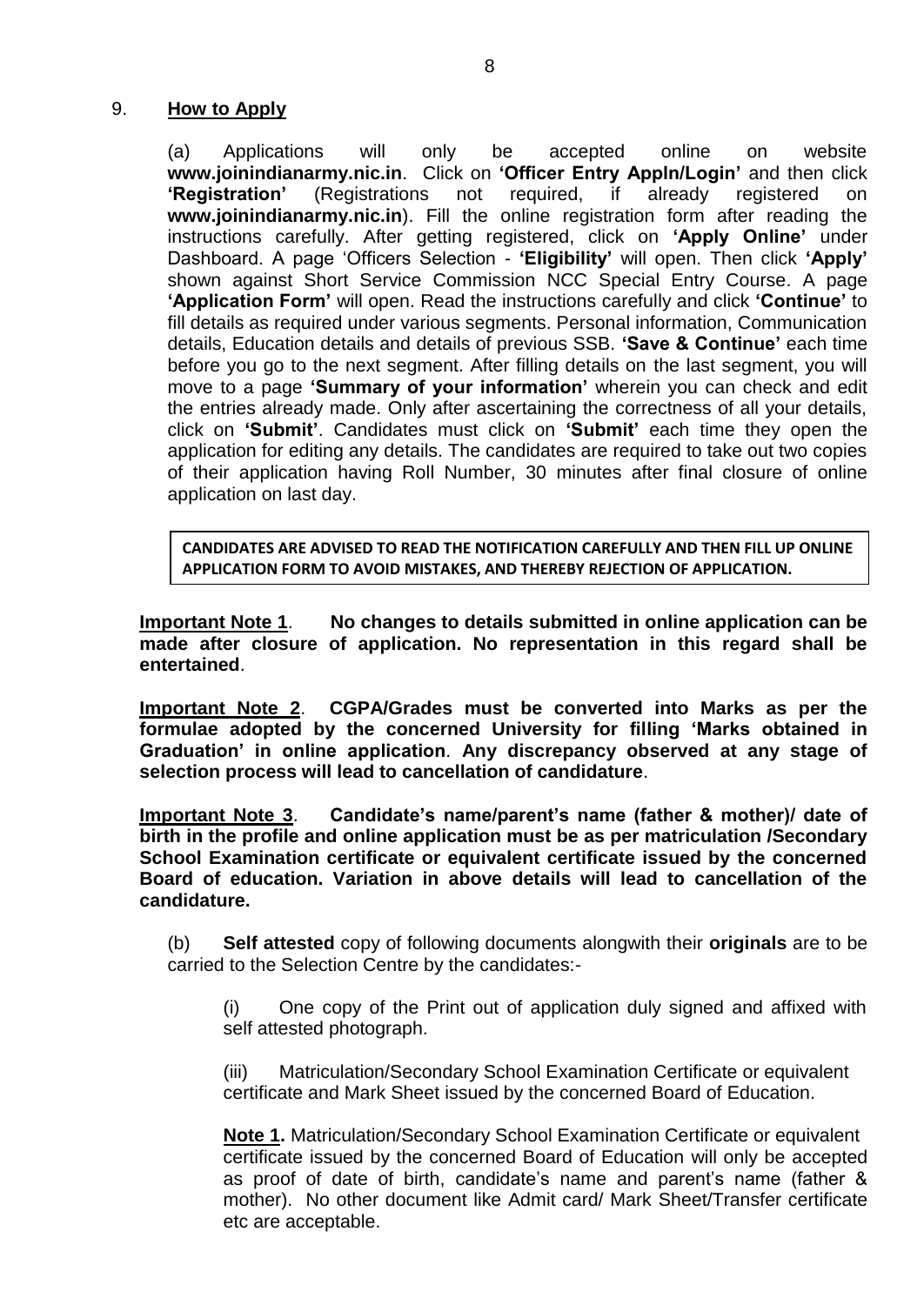**Note 2**. In case parent's name (father & mother) is not mentioned in Matriculation/Secondary School Examination certificate or equivalent certificate, the candidate is required to produce any document issued by Govt of India or States Govt such as PAN card, Aadhaar card, Passport, Driving licence etc for verification. However, candidate's name and their parent's name filled in online application must match exactly with those mentioned in the produced document.

- (iii)  $12^{th}$  Class Certificate & Marks Sheet.
- (iv) Graduation Degree/Provisional Degree.
- (v) Marks Sheets of all years/semesters.

### (vi) **NCC `C' Certificate (Date of issue of NCC `C' Certificate to be on or before the date of submission of online application by the candidate). NCC `C' Certificate is not required from Wards of Battle Casualties.**

(vii) Certificate regarding CGPA conversion to marks (as applicable) and aggregate percentage from the concerned University duly specifying the rules/ conversion criteria/formula in this regard.

(viii) Certificate from the Principal/Head of the Institution stating that the candidate is in final year and his/her result will be declared by  $1<sup>st</sup>$  of Apr 2022 (only for final year appearing candidates).

(ix) Declaration by the candidate of final year degree course that he/she will submit the proof of passing by  $1<sup>st</sup>$  of Apr 2022 to Directorate General of Recruiting, failing which his/her candidature will be **cancelled**.

(x) **The Wards of Battle Casualties will also submit the documents mentioned at Para 2 (c) (ii) (ad) in addition to the documents mentioned above**.

(c) **Any candidate who does not carry the above documents for the SSB interview, his/ her candidature will be cancelled and he/she will be returned.**

(d) **All certificates in original to be carried by the candidates for SSB interview for verification.** Originals will be returned after verification at the SSB itself.

(e) The second copy of the printout of online application is to be retained by the candidate for reference. **There is no need to send any hard copy to Directorate General Recruiting**.

(f) **Candidates must submit only one online application**. **Receipt of multiple applications from the same candidate will result in cancellation of candidature, and NO representation will be entertained in this regard**.

(g) Candidates serving in the Armed Forces are required to inform their Commanding Officer in writing that they have applied for this examination. Applications of candidates serving in the Armed Forces, duly countersigned by the Commanding Officer should be taken alongwith all other documents as stated above to the SSB interview as and when called for the same.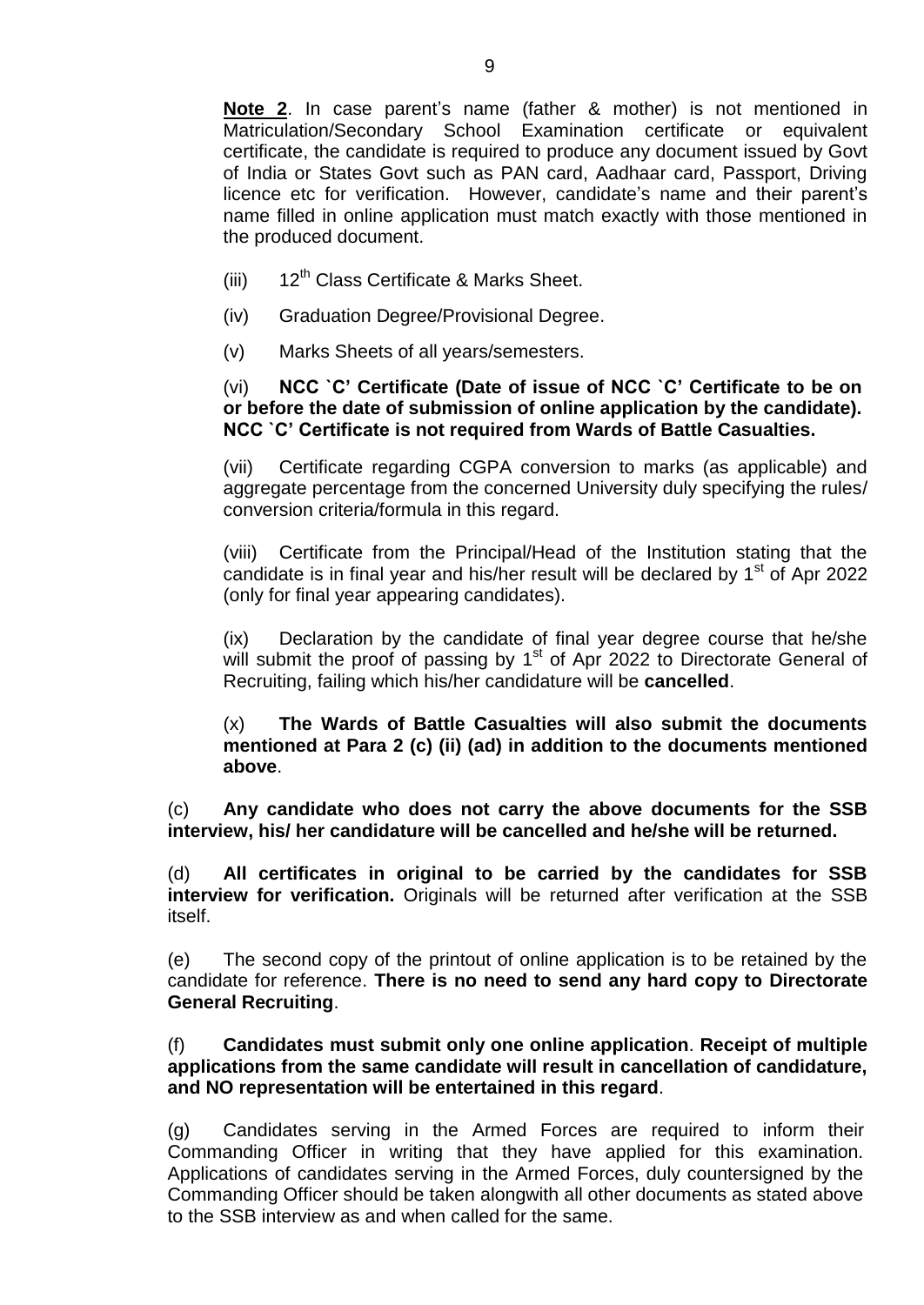10. **Selection Procedure**. The selection procedure is as follows:-

(a) **Shortlisting of Applications**. Integrated HQ of MoD (Army) reserves the right for shortlisting of applications, without assigning a ny reason. After shortlisting of applications, the Centre allotment will be intimated to candidates via their email. After allotment of Selection Centre, candidates will have to log in to the website and select their SSB dates which are available on a first come first serve basis initially. Thereafter, it will be allotted by the Selection Centres. **The option to select the dates for SSB by candidates may be forfeited due to occurrence of any exceptional circumstance/events.** 

(b) Only shortlisted eligible candidates will undergo SSB at Selection Centres, Allahabad (UP), Bhopal (MP), Bangalore (Karnataka) and Kapurthala (PB). Call up letter for SSB interview will be issued by respective Selection Centre on candidates' registered e-mail id and SMS only. **Allotment of Selection Centre is at the discretion of Directorate General of Recruiting, IHQ of MoD (Army) and No request for changes will be entertained in this regard.** 

(c) Candidates will be put through **two stage selection procedure**. **Those who clear Stage I will go to Stage II**. **Those who fail in stage I will be returned on the same day**. Duration of SSB interview is **five days**  and details of the same are available on official website of Directorate General of Recruiting ie **[www.joinindianarmy.nic.in](http://www.joinindianarmy.nic.in/)**. This will be followed by a medical examination for the candidates who get recommended after Stage II.

(d) Candidates recommended by the SSB and declared medically fit, will be issued joining letter for training in the order of merit, depending on the number of vacancies available, subject to meeting all eligibility criteria.

11. **Medical Examination**. Please visit [www.joinindianarmy.nic.in](http://www.joinindianarmy.nic.in/) for Medical Standards and Procedures of Medical Examination for Officers Entry into Army as applicable.

**Note**. **The proceedings of the Medical Board are confidential and will not be divulged to anyone. Directorate General of Recruiting has no role to play in any Medical Boards and procedure advised by the medical authorities will be strictly adhered.**

12. **Entitlement for Travelling Allowance**. Candidates appearing for SSB interview for the first time for a particular type of commission shall be entitled for AC 3-Tier to and fro railway fare or bus fare including reservation-Cum-Sleeper Charges within the Indian Limits. Candidates who appear again for the same type of commission will not be entitled to travelling allowances on any subsequent occasion. **For any query/clarification regarding admissibility or payment of travelling allowance, the candidates may directly approach the concerned Selection Centre**.